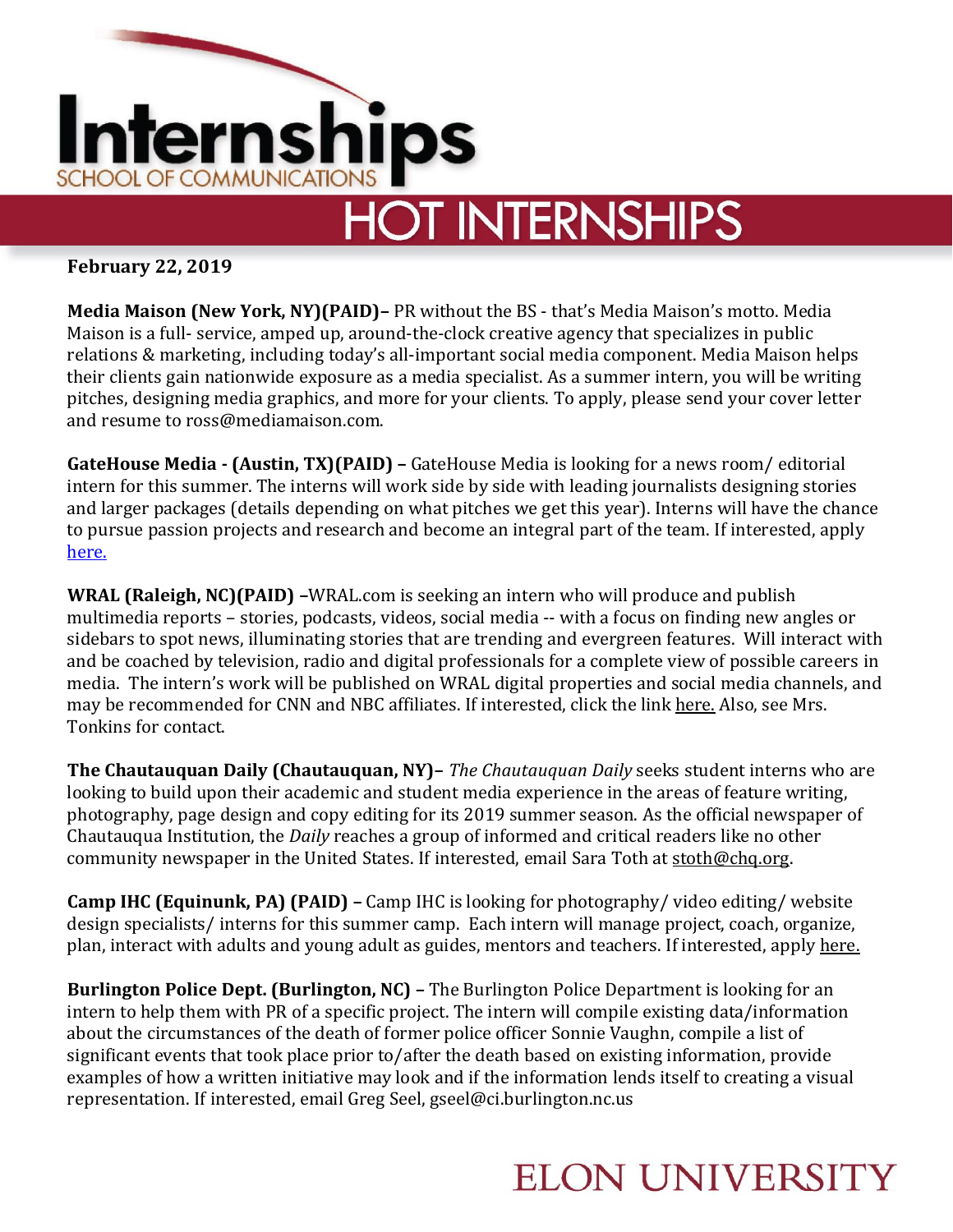

## **HOT INTERNSHIPS**

**APCO Worldwide (Raleigh, NC) –**APCO is looking for a communications design intern for this summer. The intern will assist the Studio Online team with multimedia creation, photo sourcing and retouching, incorporating edits to multimedia projects, preparing/editing PowerPoint presentations and Word documents, and developing social media graphics. If interested, apply to the link [here.](http://jobs.jobvite.com/apco/job/oabs9fwG?__jvst=Job+Board&__jvsd=LinkedIn)

**Snap Inc. (Los Angeles, CA) –** Snap Inc. is looking for a production assistant intern to join Snap Inc. Working from their Los Angeles, CA headquarters, interns help produce both internal videos for various teams at Snap and external videos for our Content Team. The interns gain both production experience and valuable experience about how to work professionally inside a high profile tech company. If interested, apply at the link [here.](https://wd1.myworkdaysite.com/en-US/recruiting/snapchat/snap/job/Los-Angeles-California/AV-Production-Assistant-Intern_R0008266)

**Calvin Klein (New York, NY) (PAID) –** Calvin Klein is looking for a social media intern for this summer. The intern will assist in the day to day execution of social media marketing and advocacy initiatives for all branded platforms globally. If interested, apply [here.](https://careers.pvh.com/global/en/job/PVH1US19541/Social-Media-Intern-Summer-2019-CALVIN-KLEIN?utm_source=indeed&utm_medium=phenom-feeds)

**The Greensboro Swarm (Greensboro, NC) -** The Greensboro Swarm, the NBA G League affiliate owned and operated by the Charlotte Hornets, is looking for a college junior, senior or graduate student to serve as the Communications/CSR intern for the Public Relations Department. The Communication/CSR Intern will rotate throughout the department in the areas of media projects, public relation off season duties, CSR initiatives and miscellaneous tasks. Learn more [here.](https://www.entertainmentcareers.net/charlotte-hornets/summer-paid-intern-swarm-communications-csr/job/283803/)

**Weber Shandwick (Washington, D.C.)(PAID)-** Weber Shandwick is looking for a corporate communications/ media analytics intern. Interns working across the healthcare, public affairs, social impact and digital teams will conduct research, develop influencer lists, conduct social media scans, help create and distribute content, plan and staff events, participate in creative brainstorming sessions, pull and work with data for analytic reports, and support social and media relations campaigns. If interested, click the link [here.](https://ipg.taleo.net/careersection/ws_ext_cs/jobsearch.ftl?lang=en&portal=20100020139)

**Wave (Los Angeles, CA) –** Wave is seeking a social media intern to assist in the operation of their football social media accounts. The intern will help create and distribute content which is sent out to millions of viewers daily. Interns will assist with video creation statistical and content research, as well as helping us with our analytics. This job will be visual heavy, with duties including both video and photoshop creation. If interested, learn more [here.](https://www.linkedin.com/jobs/view/1109432722/)

*The School of Communications strives to provide accurate information to students from legitimate employers.* Because of the volume of internship postings received by our office, we cannot screen every listing. We do not endorse the products or recommend the services of any of the employers listing internships through our office. We are not *responsible for the safety, wages, working conditions or other employment aspects of any internship listed here. Students are urged to use common sense, caution, and practice due diligence in researching employers before applying for any internship positions within a business or organization.*

FOR MORE INFORMATION: Nagatha Tonkins Assistant Professor/Director, Internships Elon University, 112 McEwen cominternships@elon.edu, (336) 278-6336 Check out our blog at: [http://www.internnetwork.wordpress.com](http://www.internnetwork.wordpress.com/) Follow us on Twitter: <http://twitter.com/Cominternship>

#### **ELON UNIVERSITY**